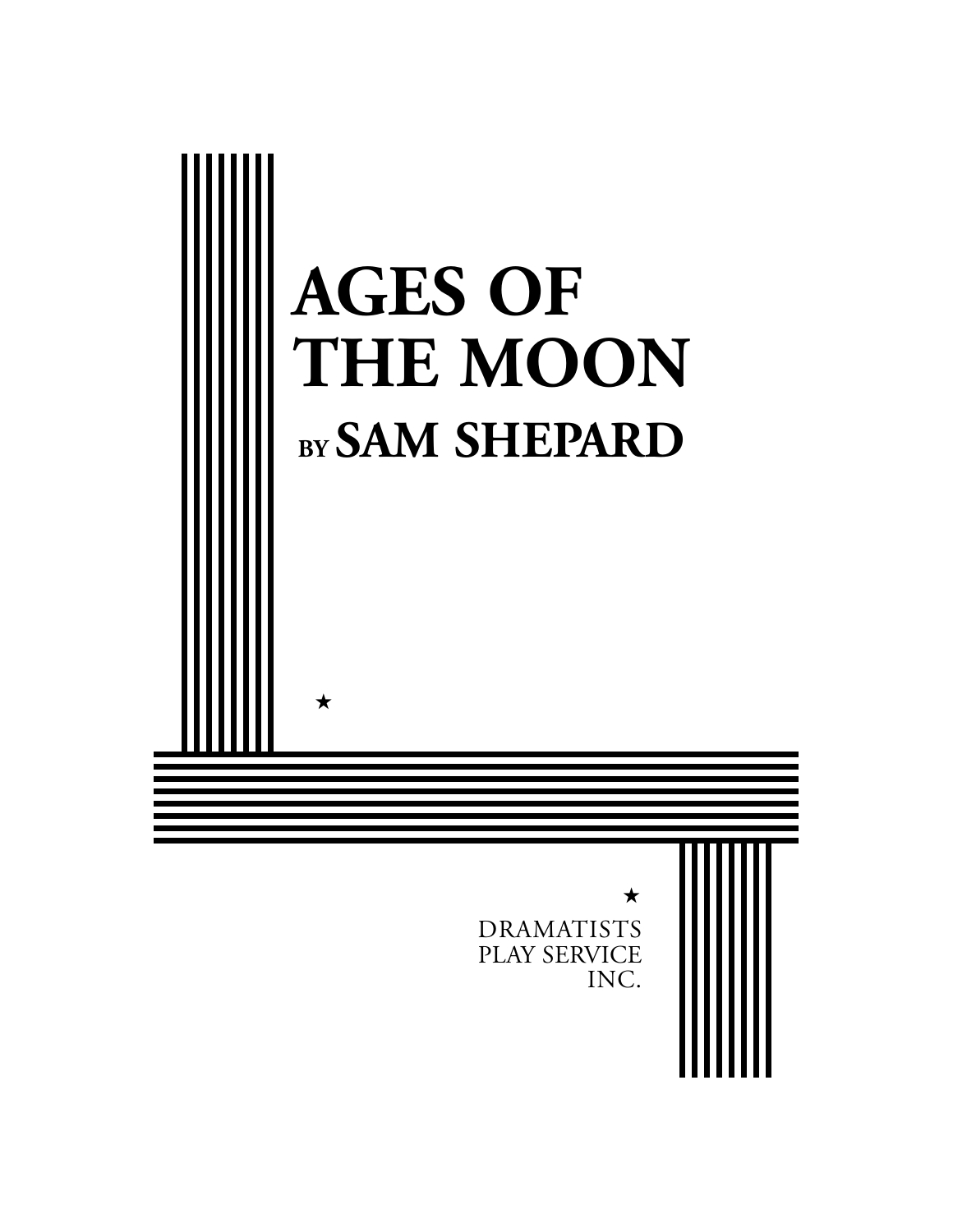#### AGES OF THE MOON Copyright © 2015, Sam Shepard

### All Rights Reserved

CAUTION: Professionals and amateurs are hereby warned that performance of AGES OF THE MOON is subject to payment of a royalty. It is fully protected under the copyright laws of the United States of America, and of all countries covered by the International Copyright Union (including the Dominion of Canada and the rest of the British Commonwealth), and of all countries covered by the Pan-American Copyright Convention, the Universal Copyright Convention, the Berne Convention, and of all countries with which the United States has reciprocal copyright relations. All rights, including without limitation professional/amateur stage rights, motion picture, recitation, lecturing, public reading, radio broadcasting, television, video or sound recording, all other forms of mechanical, electronic and digital reproduction, transmission and distribution, such as CD, DVD, the Internet, private and file-sharing networks, information storage and retrieval systems, photocopying, and the rights of translation into foreign languages are strictly reserved. Particular emphasis is placed upon the matter of readings, permission for which must be secured from the Author's agent in writing.

The English language stock and amateur stage performance rights in the United States, its territories, possessions and Canada for AGES OF THE MOON are controlled exclusively by DRAMATISTS PLAY SERVICE, INC., 440 Park Avenue South, New York, NY 10016. No professional or nonprofessional performance of the Play may be given without obtaining in advance the written permission of DRAMATISTS PLAY SERVICE, INC., and paying the requisite fee.

Inquiries concerning all other rights should be addressed to ICM Partners, 730 Fifth Avenue, New York, NY 10019. Attn: Patrick Herold.

#### **SPECIAL NOTE**

Anyone receiving permission to produce AGES OF THE MOON is required to give credit to the Author(s) as sole and exclusive Author(s) of the Play on the title page of all programs distributed in connection with performances of the Play and in all instances in which the title of the Play appears, including printed or digital materials for advertising, publicizing or otherwise exploiting the Play and/or a production thereof. Please see your production license for font size and typeface requirements.

Be advised that there may be additional credits required in all programs and promotional material. Such language will be listed under the "Additional Billing" section of production licenses. It is the licensee's responsibility to ensure any and all required billing is included in the requisite places, per the terms of the license.

#### **SPECIAL NOTE ON SONGS AND RECORDINGS**

For performances of copyrighted songs, arrangements or recordings mentioned in these Plays, the permission of the copyright owner(s) must be obtained. Other songs, arrangements or recordings may be substituted provided permission from the copyright owner(s) of such songs, arrangements or recordings is obtained; or songs, arrangements or recordings in the public domain may be substituted.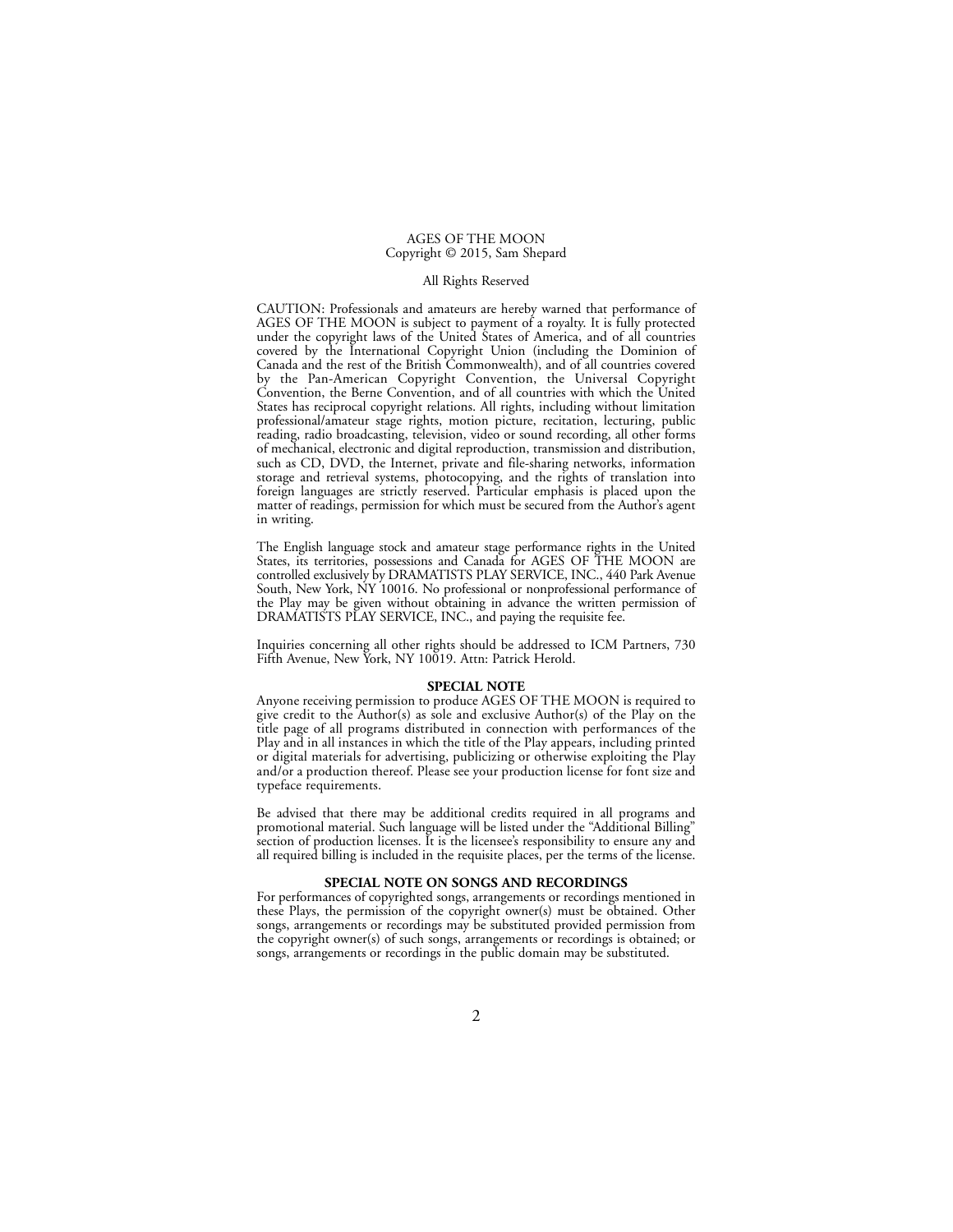AGES OF THE MOON was commissioned by the Abbey Theatre, Dublin, Ireland. It received its world premiere performance at the Peacock Theatre in Dublin, Ireland on March 3, 2009. It was directed by Jimmy Fay; the set design was by Brien Vahey; the costume design was by Joan Bergin; the lighting design was by Paul Keogan; and the sound design was by Phillip Stewart. The cast was as follows:

| <b>BYRON</b> |  |
|--------------|--|

The American premiere of AGES OF THE MOON was presented by Atlantic Theater Company at the Linda Gross Theater in New York City on January 27, 2010. It was directed by Jimmy Fay; the set design was by Brien Vahey; the costume design was by Joan Bergin; the lighting design was by Paul Keogan; the sound design was by Phillip Stewart; and the stage manager was Alison DeSantis. The cast was as follows:

| <b>BYRON</b> |  |
|--------------|--|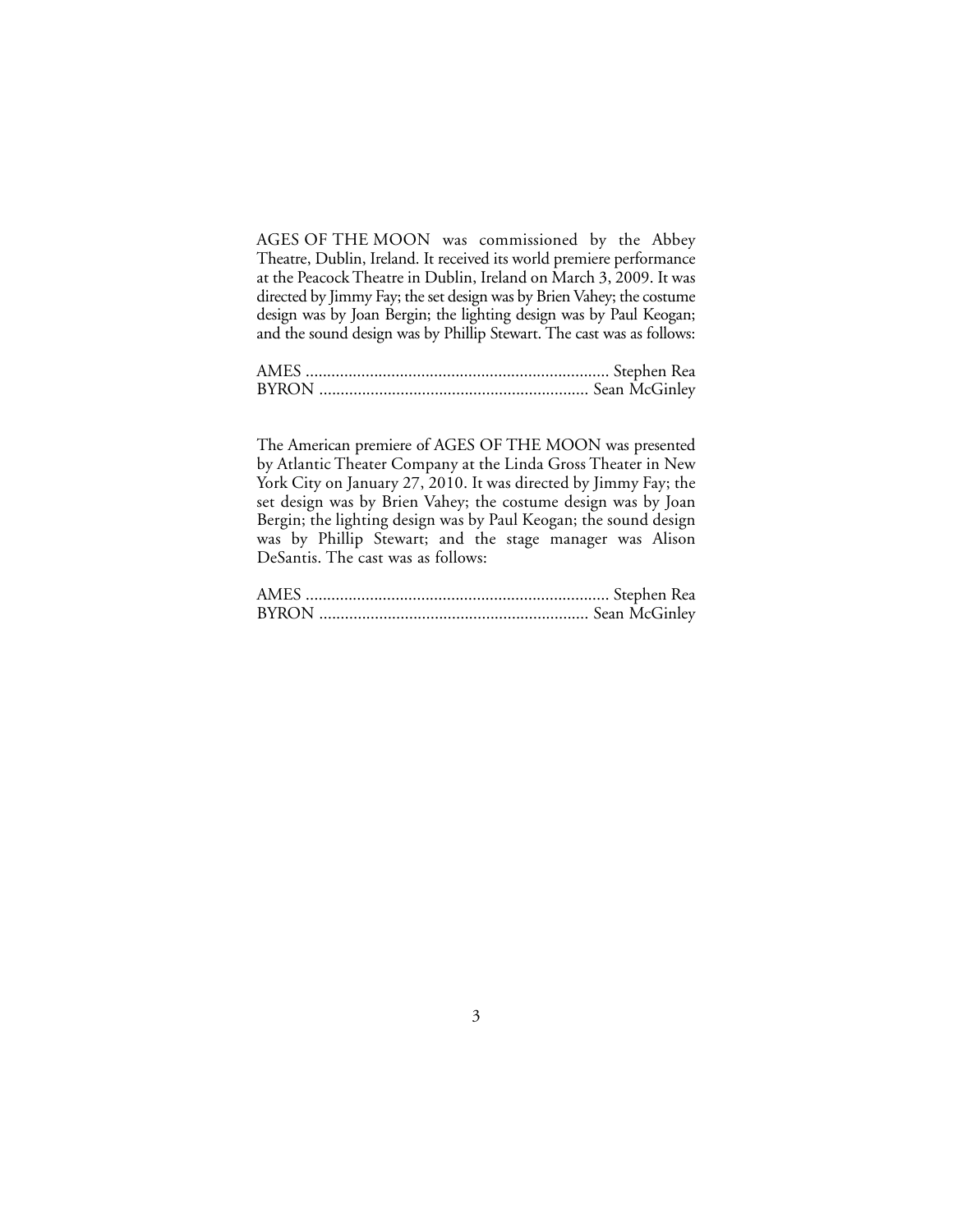## **CHARACTERS**

AMES

## BYRON

## **PLACE**

The porch and yard of a country house.

## **TIME**

August 2007.

**NOTES:** All stage directions are from the point of view of the actor, facing the audience.

Although the setting hints at being Appalachian, the actors should not attempt a corresponding accent. A flat, middle-of-the-road sound is best.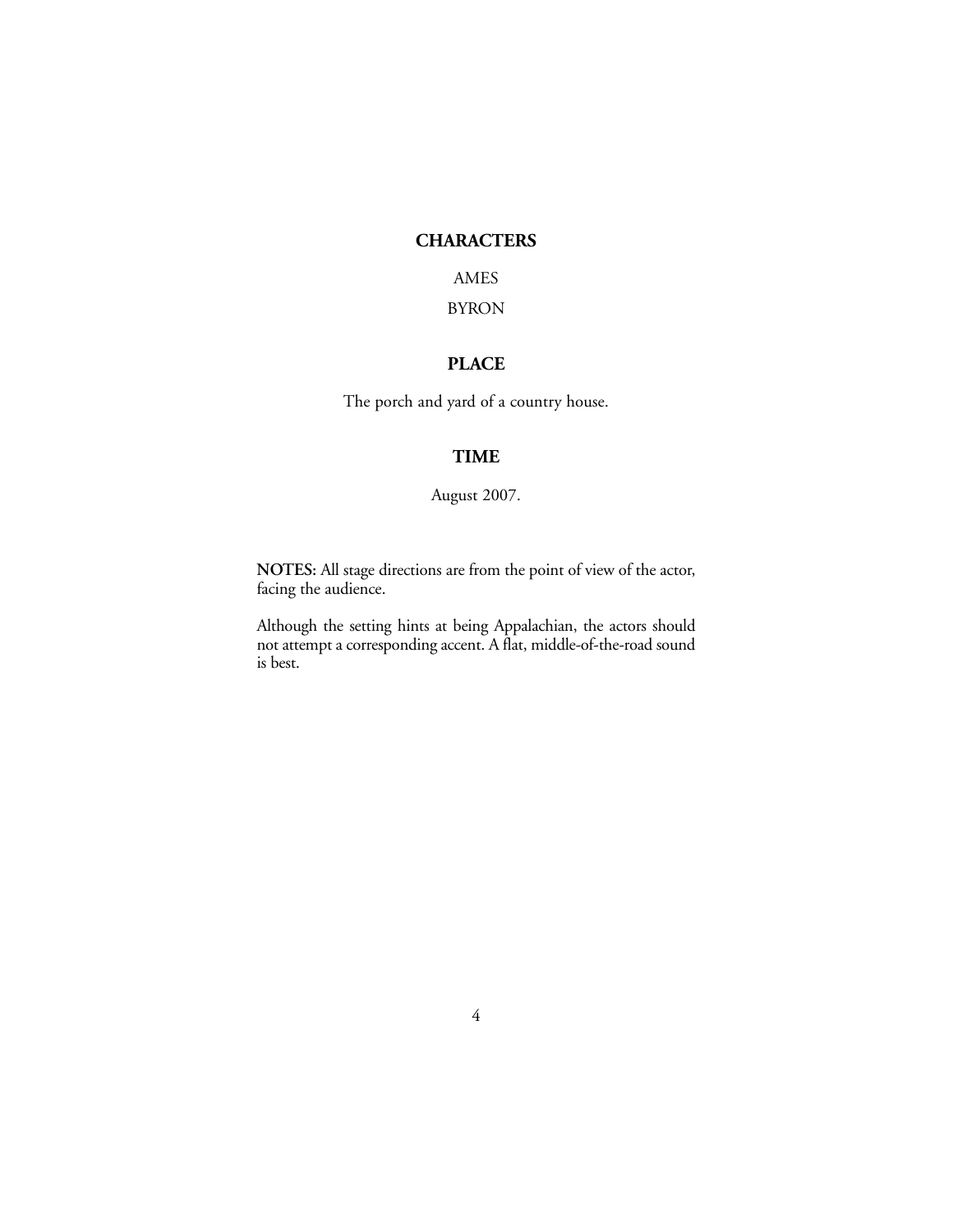I am the womb of every holt I am the blaze on every hill I am the queen of every hive I am the shield for every head I am the tomb of every hope

Who foretells the ages of the moon?

(from *Song of Amergin*, 1268 B.C.)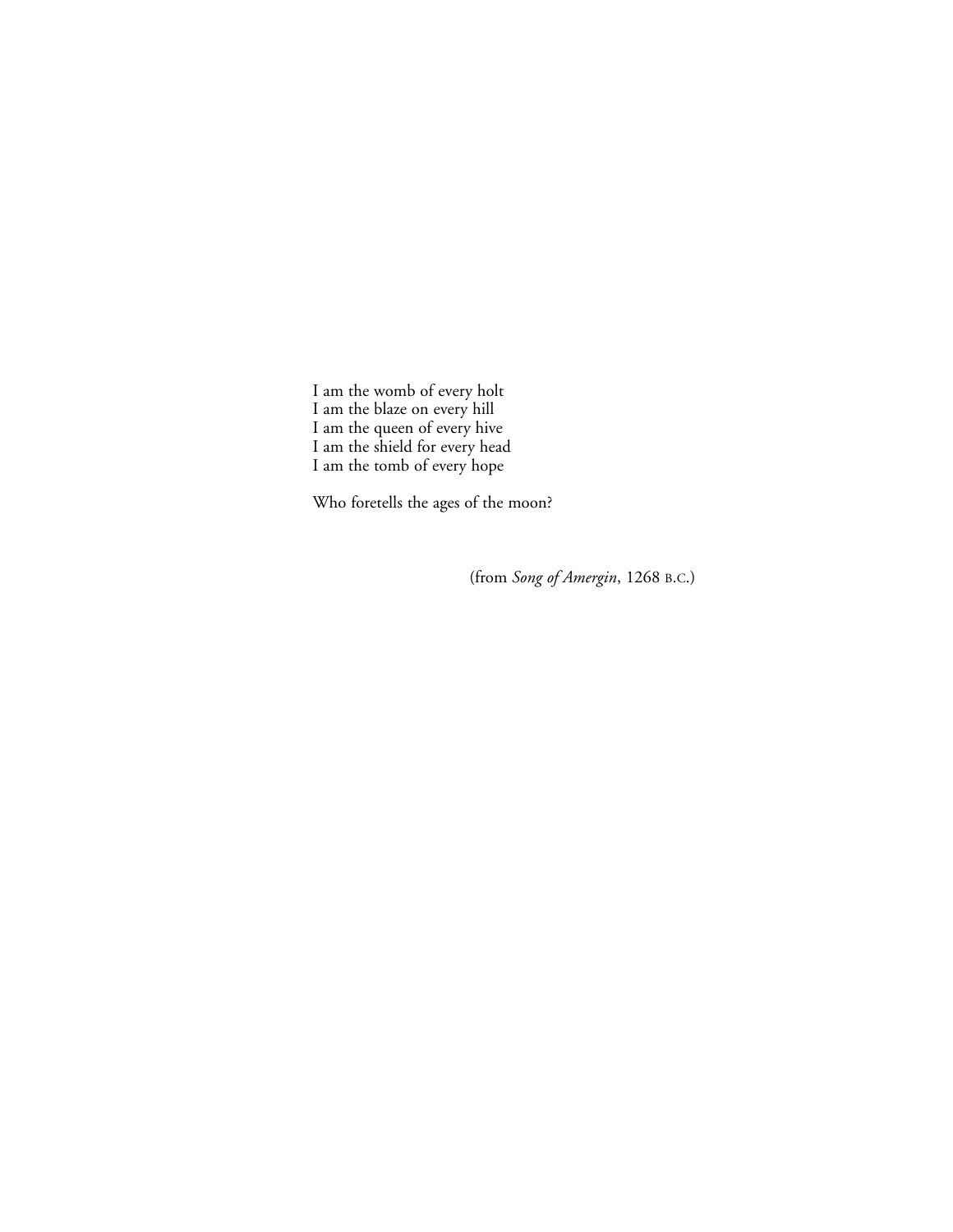# **AGES OF THE MOON**

*Early 1800s whitewashed brick country house (Kentucky style), a story and a half high. Dark green or black trim around doorframe and windows; kitchen door stage-left wall of house, letting out to plank wood porch facing audience directly. Porch is set about three feet above stage floor; plank stairs letting off to stage-right with railing. Porch has a raised-seam metal roof, dark green. Large black fan hangs down from center of porch roof, with thin chain dangling down. Fan is already in motion when play begins. Two raw cedar Adirondack chairs with broad armrests, well-aged with weather stains, set on porch stage right and left, slightly angled towards each other with a small round wooden table between them. Solid kitchen door is wide open with an exterior screen door closed, revealing warm orange interior light of kitchen but seeing no details like appliances, furniture, etc., just space. Each time screen door is opened by Ames, it snaps shut behind him with an emphatic pop. Window in stage right wall of house with interior blinds half closed; yellow glow of light within. Two dormer windows set high above porch roof, right and left; no light from either. Roof of house disappears up into flies. Light surrounds house at all sides with no attempt at literal background, i.e. trees, hills, etc. House should appear to be hovering in space.*

*Play begins in bright noon sunlight of late summer and gradually falls off into dusk and then into black night with full moon effect occurring slowly like a stripe of white light, gradually narrowing to a knife's edge by end of play.*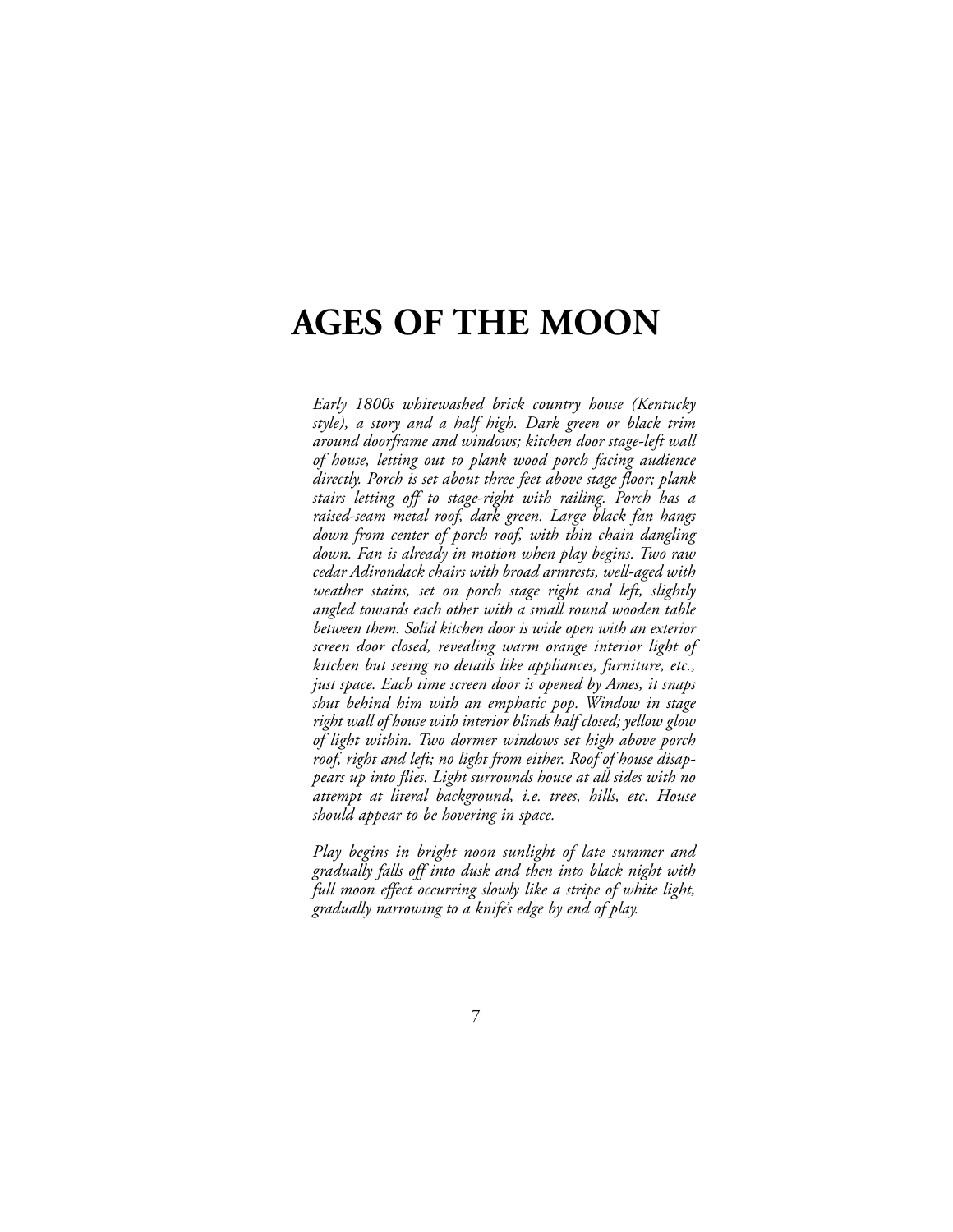*Lights down to black as audience settles. A song like Ernest Tubb singing "Have You Ever Been Lonely" begins in dark.\* Lights slowly rise as song continues, revealing Ames, seated in stage-left chair; Byron in stage-right — each staring straight out over the audience and nursing glasses of bourbon on ice. They are both in their mid-sixties. Ames is wearing well-worn pointed dress shoes, old-fashioned with white wing-tips, laces untied, and no socks; khaki work pants too short, no cuffs, revealing his skinny ankles; slightly stained white t-shirt, black suspenders over, no hat. Byron wears a pair of black workboots stained with red clay, faded brown Carhartt pants; black Western shirt with synthetic pearl snaps — no design on shirt, sleeves worn long, snapped at the wrists; a plain blue baseball cap with no insignia of any kind; and a gray vest.*

*When song reaches its first instrumental break, the lights are up and the instrumental slowly fades away to silence. Pause as the two of them stare out and casually sip their bourbon.*

AMES. Okay, okay, okay. *(Sips from glass and sets it down.)* Here's the really sour part of the whole deal. She discovers this note this note from this girl, which to this day I cannot for the life of me remember. I mean — all right, maybe vaguely — very dimly somewhere in the long ago. Some parking lot — middle of some rainy night. Bozeman or Billings, could've been. Fishing. I don't know. I truly — but I swear, some girl I would never in a million years have ever returned to for even a minor blowjob.

BYRON. Minor?

AMES. Well, you know —

BYRON. No, I don't know. They're all major, as far as I'm concerned. At this point.

AMES. Not something lasting — memorable.

BYRON. Aha! Quickly forgotten.

AMES. Exactly.

BYRON. But not in *her* mind.

AMES. What?

BYRON. In her imagination.

\* See Special Note on Songs and Recordings on copyright page.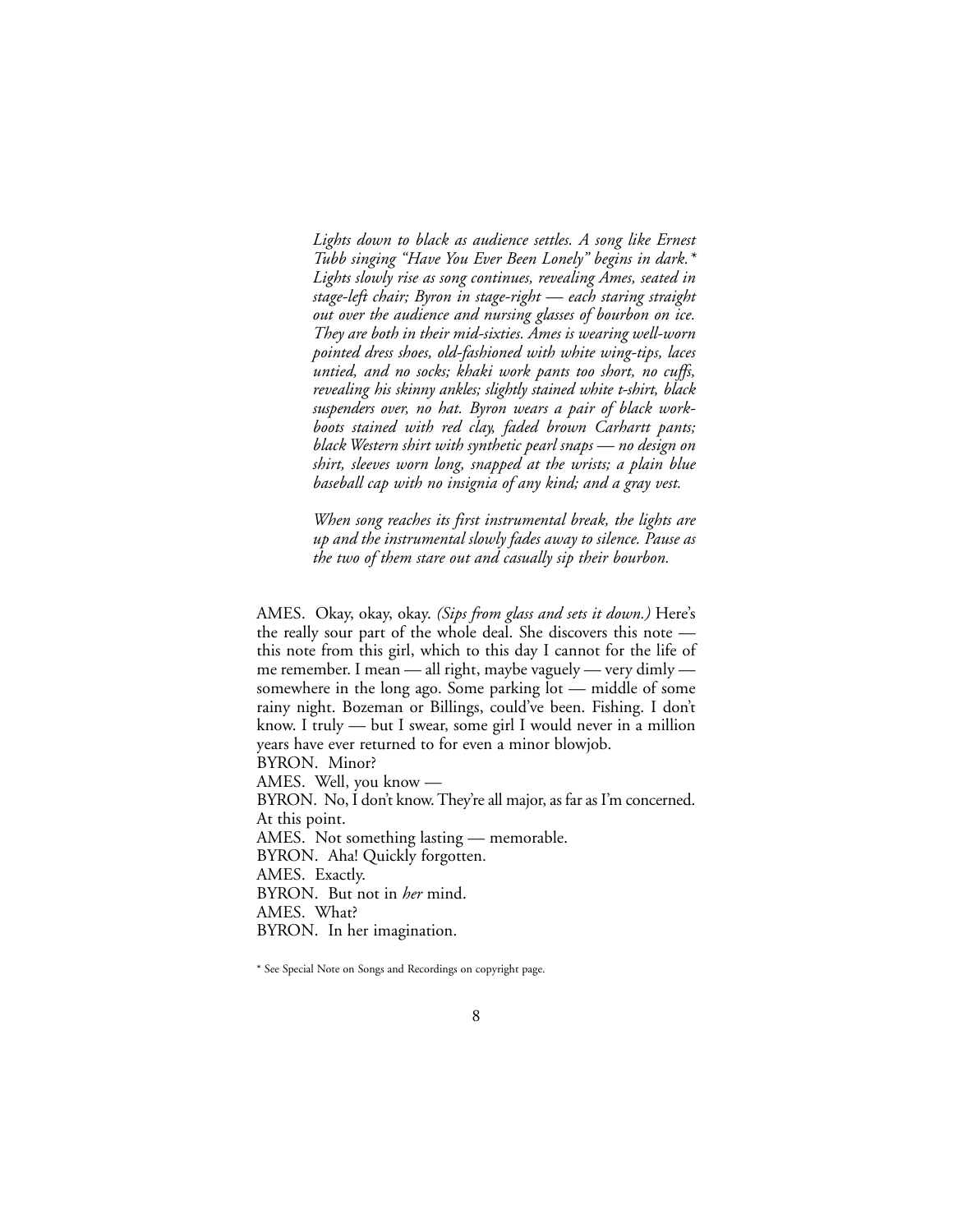AMES. Whose?

BYRON. Your wife's.

AMES. No — Well — that's the thing.

BYRON. That's why I'm here, I guess.

AMES. That's why I called you, yes.

BYRON. Some kind of moral support or something.

AMES. Well, I wouldn't go that far.

BYRON. Good. Just so we're clear. *(Pause. They both sip bourbon and stare out.)* So, long story short, looks like you've got yourself into Big Doggy Doo-Doo, "Mr. Frisky."

AMES. I don't know where it came from, I swear.

BYRON. What?

AMES. The note.

BYRON. Just appeared outta nowhere, huh? I bet that went over big.

AMES. Never saw her write it.

BYRON. Too busy with your zipper?

AMES. She wrote it on the border of my fishing map when I wasn't looking. Can you believe it?

BYRON. Quaint.

AMES. Just scribbled her name and phone number. Right parallel with the Yellowstone River. As though I'd actually call her.

BYRON. What *was* her name?

AMES. Can't remember. I'm telling you —

BYRON. But young —

AMES. Twenty-two, twenty-three, maybe.

BYRON. You should be ashamed.

AMES. I know.

BYRON. But are you?

AMES. I'm  $-$ 

BYRON. Banished.

AMES. Yeah.

BYRON. Exiled. Never to return no more, no more.

AMES. Well —

BYRON. She'll forgive you. Maybe. Down the road.

AMES. I don't know. It's not a good feeling, being despised.

BYRON. No. Meanwhile, this is not a bad place to lay low. Birds.

Stars at night, I bet. Deer furtively grazing.

AMES. Yeah.

BYRON. Trees. Peaceful.

AMES. I guess. Yeah.